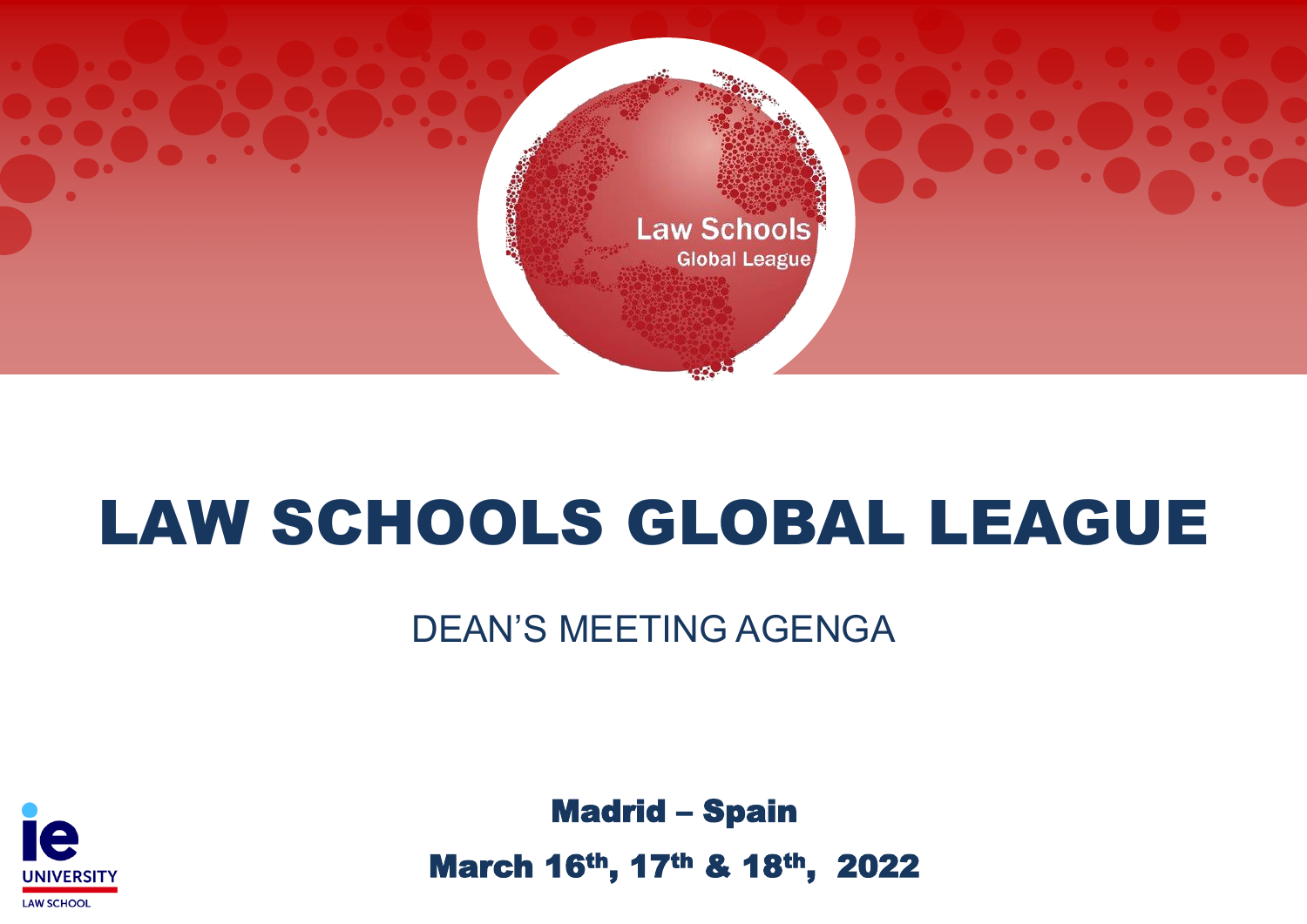

| <b>WHERE</b>                                 |                                                          | <b>TIME</b>     |                        | <b>ACTIVITY</b> |
|----------------------------------------------|----------------------------------------------------------|-----------------|------------------------|-----------------|
|                                              | $\mathbb{B}_{\mathsf{Q}}$ on-site:                       |                 |                        |                 |
|                                              | <b>IE Paper Pavilion</b><br>C/Serrano 99<br>28006 Madrid | $19:39 - 21:00$ | <b>INFORMAL DINNER</b> |                 |
|                                              |                                                          |                 |                        |                 |
| ie<br><b>UNIVERSITY</b><br><b>LAW SCHOOL</b> | <b>Law School:</b><br><b>Global Leagu</b>                |                 |                        |                 |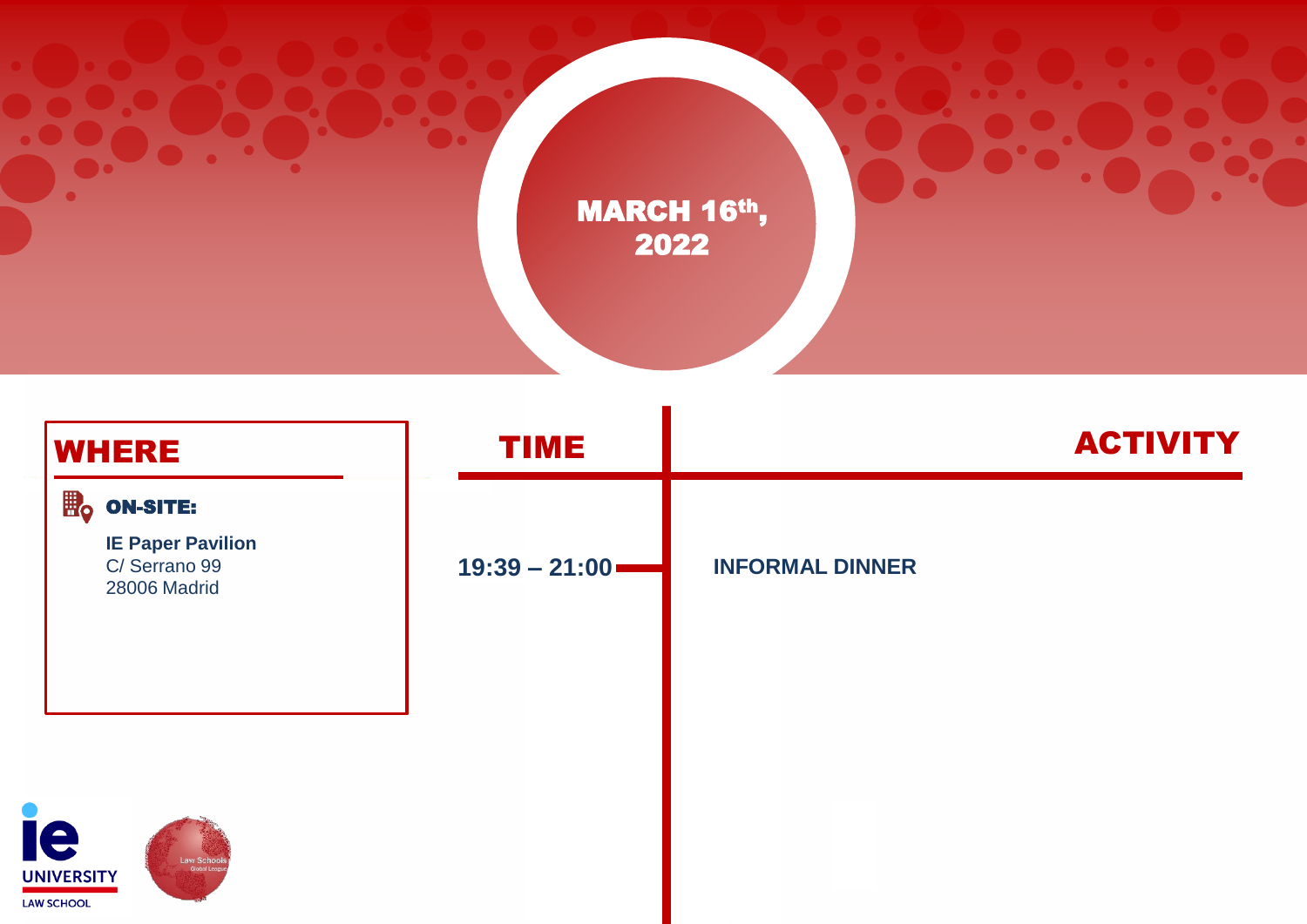

| <b>WHERE</b>                                 |                                                                                       | TIME           | <b>ACTIVITY</b>                                                                                                                                                                                            |  |
|----------------------------------------------|---------------------------------------------------------------------------------------|----------------|------------------------------------------------------------------------------------------------------------------------------------------------------------------------------------------------------------|--|
| $\mathbf{H}_{\mathbf{0}}$                    | <b>ON-SITE:</b>                                                                       | $8:30 - 9:00$  | <b>REGISTRATION AND WELCOME COFFEE</b>                                                                                                                                                                     |  |
|                                              | IE University- IE Tower - T 21.01<br>P.º de la Castellana, 259<br>28046 Madrid, Spain | $9:00 - 9:30$  | <b>WELCOME GREETINGS AND OPENING REMARKS</b><br>• Prof. Simon Chesterman, Dean of the National University of                                                                                               |  |
| ₩.                                           | <b>ONLINE:</b><br>https://ieuniversity.zoom.us/j/92370<br>905684                      |                | Singapore, Faculty of Law, Co-President, LSGL.<br>• Prof. Martin Hogg, Dean of the School of Law, NUI Galway,<br>Co President, LSGL.<br>• Prof. Soledad Atienza Dean, IE University Law School.            |  |
|                                              |                                                                                       | $9:30 - 10:00$ | <b>SESSION 1.A:</b><br><b>FINANCIAL UPDATES &amp; OTHER ADMINISTRATIVE BUSINESS</b><br><b>INCLUDING STATUS OF HSE UNIVERSITY IN THE LEAGUE</b>                                                             |  |
| Ie<br><b>UNIVERSITY</b><br><b>LAW SCHOOL</b> | Law Scho<br><b>Global Lea</b>                                                         |                | • Prof. Simon Chesterman, Dean of the National University of<br>Singapore, Faculty of Law, Co-President, LSGL.<br><b>Prof. Martin Hogg, Dean of the School of Law, NUI Galway,</b><br>Co- President, LSGL. |  |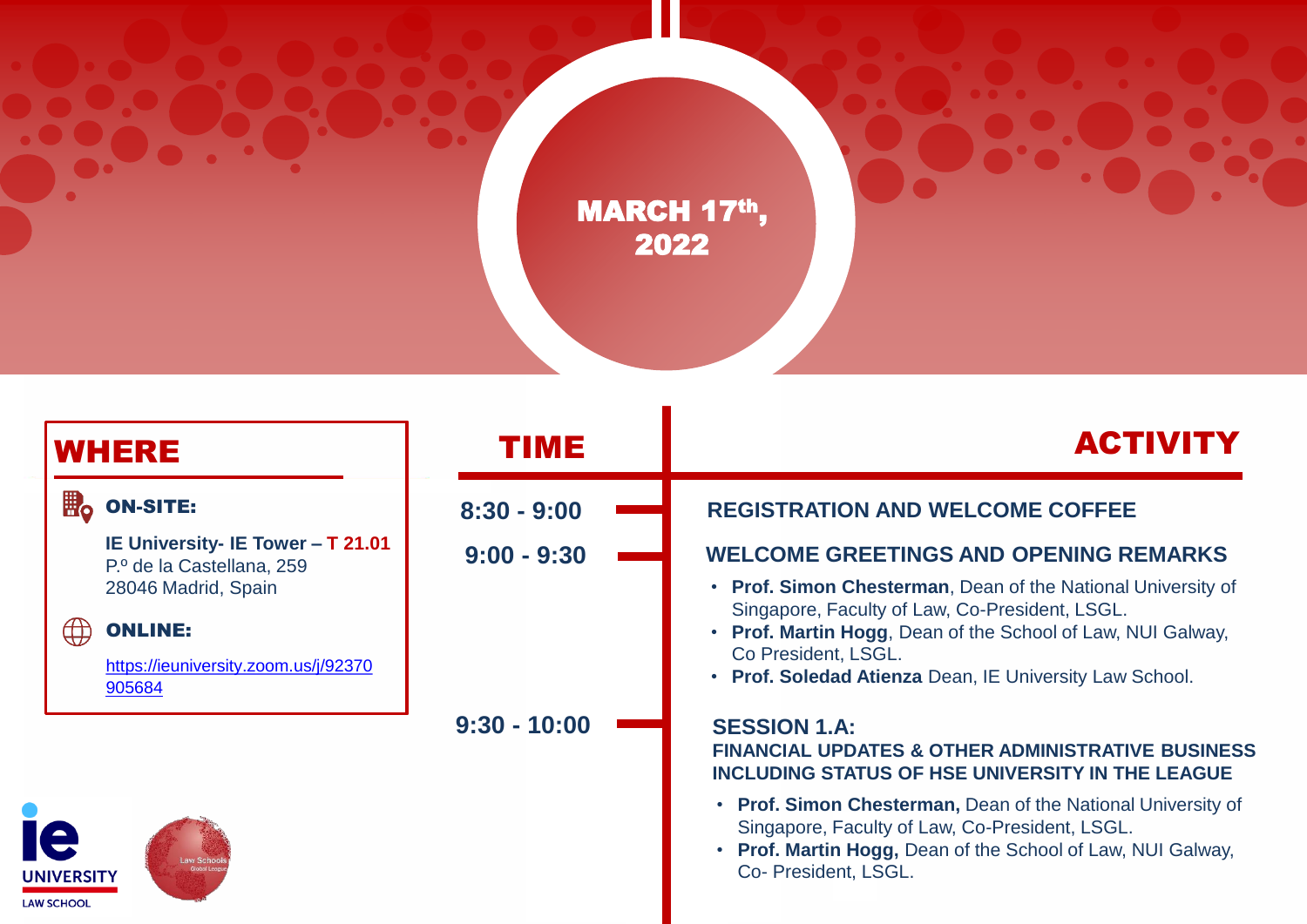|                                                                                                             | TIME            | <b>ACTIVITY</b>                                                                                                                                                                                                                                                                                                                                                                             |  |
|-------------------------------------------------------------------------------------------------------------|-----------------|---------------------------------------------------------------------------------------------------------------------------------------------------------------------------------------------------------------------------------------------------------------------------------------------------------------------------------------------------------------------------------------------|--|
| <b>ARCH 17TH,</b><br>2022                                                                                   | $10:00 - 11:00$ | <b>SESSION 1.B:</b><br><b>REPORTS FROM DIRECTORS OF LEAGUE AFFAIRS</b>                                                                                                                                                                                                                                                                                                                      |  |
|                                                                                                             |                 | • Prof. James Speta, Senior Associate Dean for International<br>Initiatives, Elizabeth Froehling Horner Professor of Law,<br>Northwestern Pritzker School of Law.<br>• Prof. Elsabe Schoeman, Dean of the Faculty of Law, University of<br>Pretoria.(ONLINE).<br>• Prof. Laura Carlson, Department of Law, Stockholm University.<br>• Prof. Soledad Atienza Dean, IE University Law School. |  |
|                                                                                                             | $11:00 - 11:30$ | <b>COFFEE BREAK</b>                                                                                                                                                                                                                                                                                                                                                                         |  |
| <b>WHERE</b>                                                                                                | $11:30 - 12:00$ | <b>SESSION 2.A:</b><br><b>PRESENTATIONS BY CANDIDATE MEMBERS</b>                                                                                                                                                                                                                                                                                                                            |  |
| <b>EO</b> ON-SITE:<br>IE University- IE Tower - T 21.01<br>P.º de la Castellana, 259<br>28046 Madrid, Spain |                 | • Prof. Madhavi Sunder, Frank Sherry Professor of Intellectual<br>Property Law, Associate Dean for Graduate & International<br>Programs, Georgetown University Law Center.<br>• Prof. Martin Hogg, Dean of the School of Law, NUI Galway,<br>Co- President, LSGL.<br>• Prof. Rain Liivoja, Deputy Dean, University of Queensland.                                                           |  |
| $\bigoplus$<br><b>ONLINE:</b><br>https://ieuniversity.zoom.us/j/92370<br>905684                             | $12:00 - 12:45$ | <b>SESSION 2.B:</b><br>PRESENTATIONS ON NEW LEAGUE COLLABORATIONS AND<br><b>PROJECTS</b>                                                                                                                                                                                                                                                                                                    |  |
|                                                                                                             |                 | • Prof. Simon Chesterman, Dean of the National University of<br>Singapore, Faculty of Law, Co-President, LSGL.<br>• Prof. Martin Hogg, Dean of the School of Law, NUI Galway,<br>Co- President, LSGL.                                                                                                                                                                                       |  |
| <b>INIVERSITY</b>                                                                                           | $13:00 - 14:30$ | LUNCH (24TH FLOOR)                                                                                                                                                                                                                                                                                                                                                                          |  |

L

M

п

**LAW SCHOOL**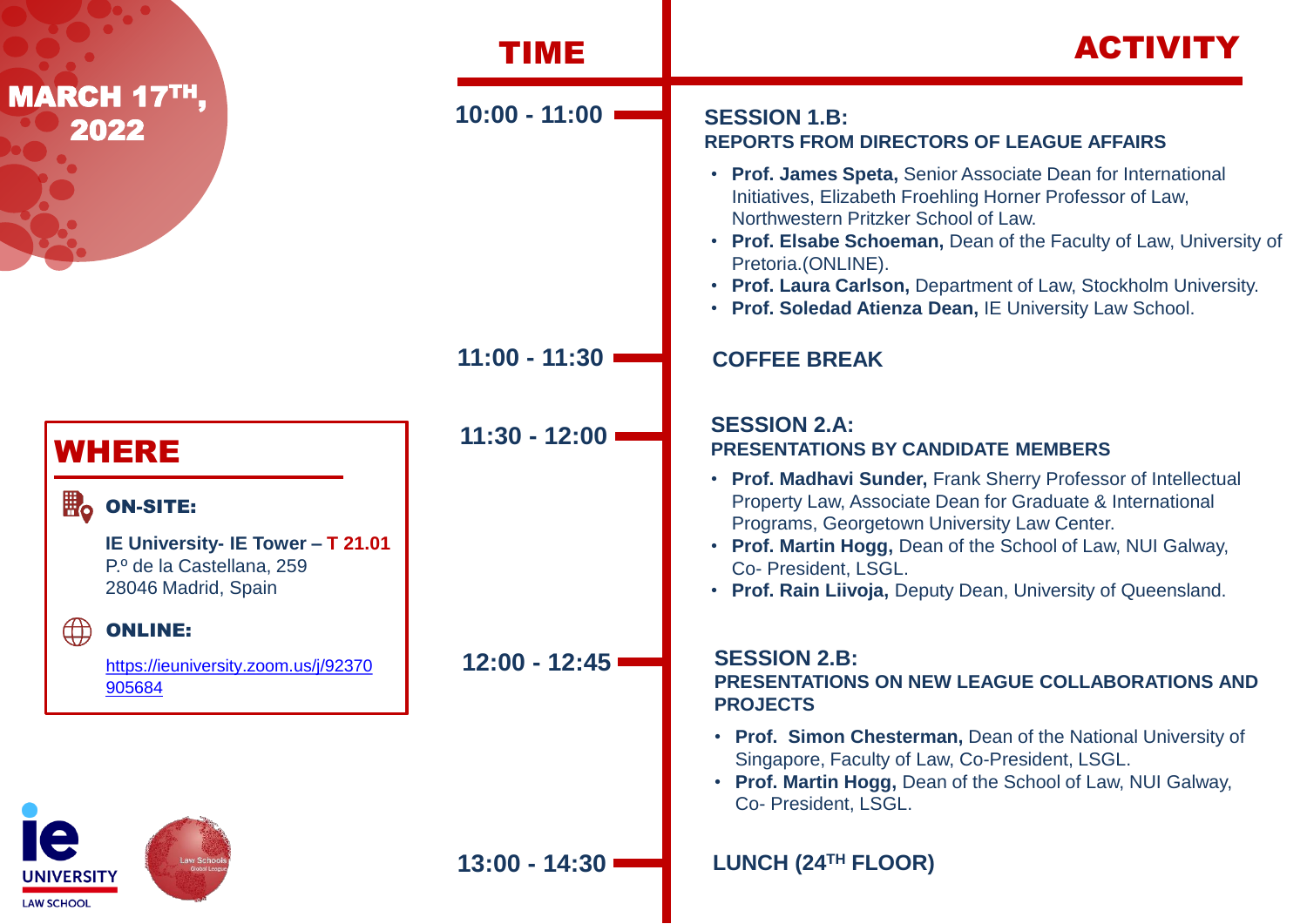

VELAZOUE2

Puerta LOS JERÓNIMOS

Puerta

**UNIVERSITY LAW SCHOOL** 

**UNIDROIT'S DIGITAL ASSETS AND PRIVATE LAW PROJECT (PRESENTATION BY THE RESEARCH GROUP ON NEW TECHNOLOGIES & LAW)** 

- **Prof. Sylvia Papadopoulos,** University of Pretoria. (ONLINE)
- **Prof. Ignacio Tirado,** UNIDROIT Secretary-General. (ONLINE)
- **Carlo Di Nicola,** UNIDROIT Fonctionnaire Juridique Principal Senior Legal Officer. (ONLINE)
- **Prof. Reghard Brits,** University of Pretoria, Member of the UNIDROIT Working Group on Digital Assets and Private Law. (ONLINE)
- **Prof. Cristina Poncibò,** University of Turin- (ONLINE)
- **Prof. Martin Hogg,** Dean of the School of Law, NUI Galway, Co- President, LSGL.

### **FREE TIME**

# **18:00 – 20:00 CULTURAL VISIT : PRADO MUSEUM PRIVATE GUIDED TOUR ON "LAW AND JUSTICE IN ART"**

at 17:45 Puerta de los Jerónimos (Jeronimos' door). Prado Museum. Calle Ruiz de Alarcón 27, 28014 Madrid.

### **(Punctuality will be very much appreciated)**

# **20:00 – 22:00 DINNER**

**Café Murillo.** Calle de Ruiz de Alarcón 27, 28014 Madrid.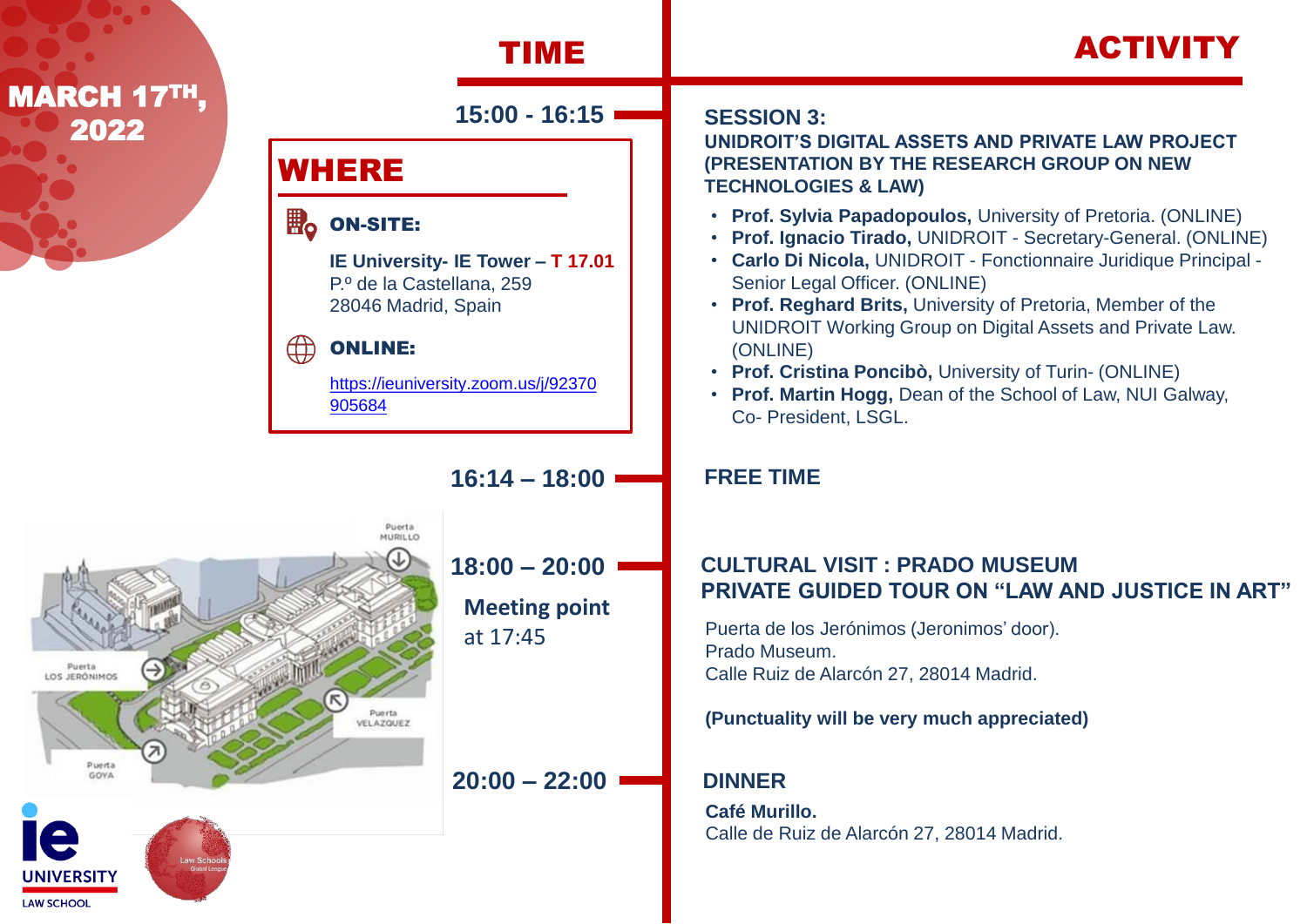

| <b>WHERE</b>                                                                          | TIME           | <b>ACTIVITY</b>                                                                                                                                                                                                   |  |
|---------------------------------------------------------------------------------------|----------------|-------------------------------------------------------------------------------------------------------------------------------------------------------------------------------------------------------------------|--|
| ■<br><b>ON-SITE:</b>                                                                  | $9:00 - 10:00$ | <b>SESSION I: RESEARCH WORKING GROUPS MEETING</b>                                                                                                                                                                 |  |
| IE University- IE Tower - T 16.02<br>P.º de la Castellana, 259<br>28046 Madrid, Spain | 15<br>minutes  | <b>RESEARCH WORKING GROUP ON BUSINESS &amp; LAW</b><br>• Prof. Zeynep Ayata, Assistant Professor,<br>Koç University Law School. (ONLINE)                                                                          |  |
| $\bigoplus$<br><b>ONLINE:</b><br>https://ieuniversity.zoom.us/j/92370<br>905684       | 15<br>minutes  | <b>RESEARCH WORKING GROUP ON INTERNATIONAL</b><br><b>TRADE AND INVESTMENT LAW</b><br>• Prof. Amrita Bahri, ITAM Law School.<br>• Prof Johanna Jacobsson, Assistant Professor,<br><b>IE University Law School.</b> |  |
| aw Schoo<br><b>JNIVERSITY</b><br><b>AW SCHOOL</b>                                     | 10<br>minutes  | <b>RESEARCH WORKING GROUP ON PRIVATE LAW &amp;</b><br><b>INSTITUTIONS</b><br>• Prof. Elsabe Schoeman, Dean of the Faculty of Law,<br>University of Pretoria. (ONLINE)                                             |  |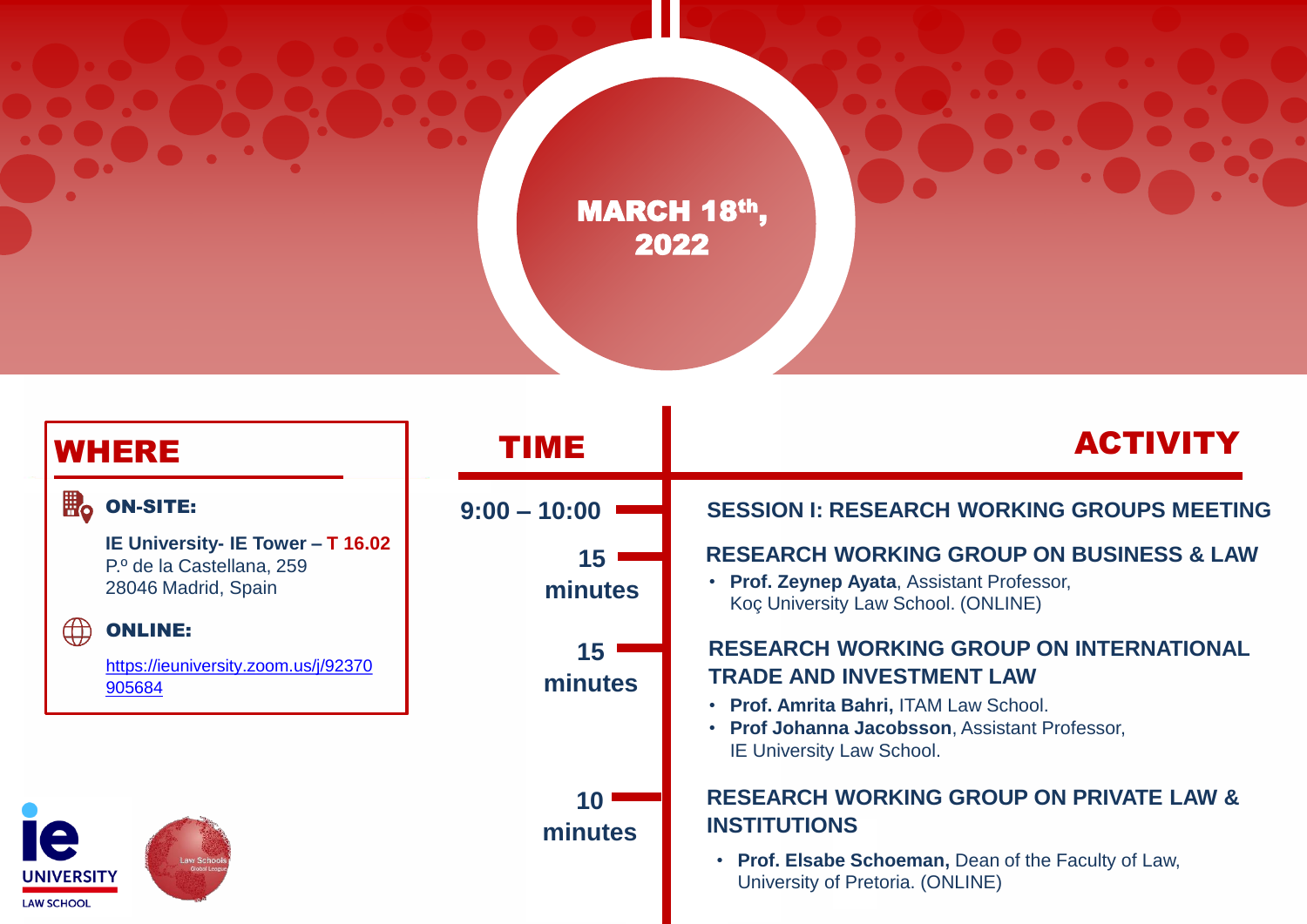

**JNIVERSITY LAW SCHOOL** 

• **Prof. Fernando Pastor**, Assistant Professor, IE University Law School.